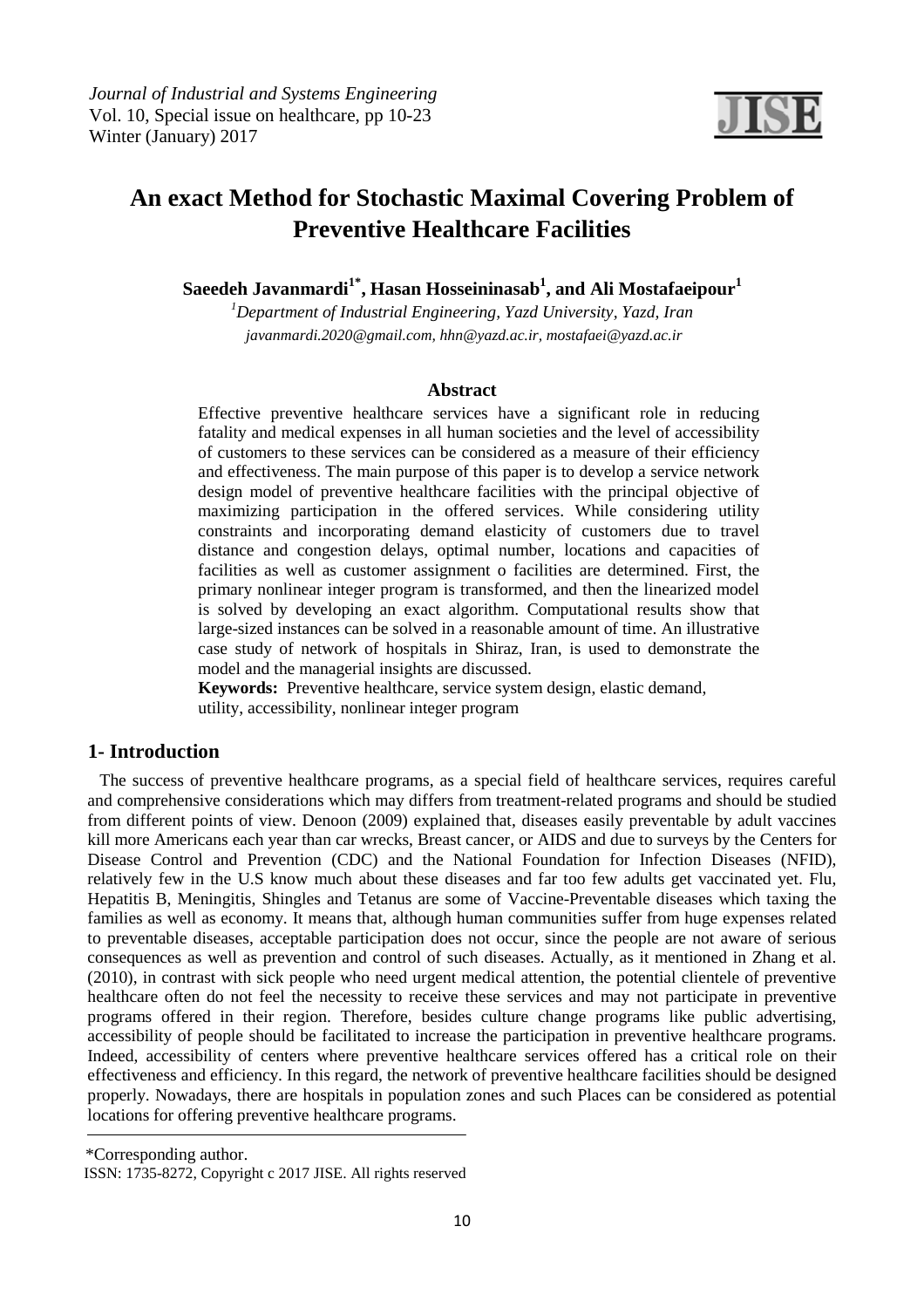In this paper, a service network design problem is studied with the primary objective of maximizing the accessibility of customers to preventive healthcare facilities. Actually, enough clinics with proper service capacity at convenient locations are needed in order to offer such services. The purpose of these clinics is to avoid complications of preventable diseases and also control of them. The optimal number of facilities, their locations and capacities as well as customer assignment o facilities is determined in this problem. The travel distance is deterministic and the assumption of demand elasticity, due to travel distance and service time at the facilities, resulted in congestion delays. In addition, the utility-related constraints represent the userchoice environment of preventive healthcare. So the customer decision to participate in the program is made based on the difference between their willingness to participate on one hand and the travel distance and waiting costs on the other hand. More details on this will be given in the problem definition. The contributions of this paper can be stated as:

- 1. Mathematical transformation of the problem: Since we model a user-equilibrium problem that is nonlinear, first, the model is transformed and linearized, and then an exact algorithm to find the optimal solution is applied.
- 2. Utility Constraints as discussed in "Horizontal Differentiation" by Hotelling (1929), are incorporated in the problem which ensure that customer assignment just happens if the utility of customers is not negative, comparing to the concept of "Coverage", no fixed coverage radius is assumed in our problem.
- 3. An exact and relatively simple approach is proposed to find the optimal solution of the problem.

The remainder of the paper is organized as follows. Section 2 provides a review of the relevant literature. In section 3, the problem formulation is described, followed by its non-linear MIP model. Section 4 presents the transformation and linearization approach for the non-linear MIP model. To solve the model, we present an exact solution algorithm in section 5. Computational results with an illustrative case study are reported in section 6. Conclusions and future research directions are provided in the final section. Proofs appear in the Appendices.

## **2- Literature review**

 Covering-type problems have long been studied. Reviews of Schilling et al. (1993) and Farahani et al. (2012) extensively presented the covering problems in facility location. Pereira et al., (2015) developed a hybrid algorithm combined a metaheuristic and an exact method to solve the probabilistic maximal covering location-allocation problem where the objective function is similar to ours but has differences in constraints and the proposed solution approach. On the other hand, we consider the concept of participation in our work, which is analogous to the concept of Coverage (Zhang et al., 2009), but it differs in that the accessibility to facilities is reduced as the distance increases which is not incorporated in the concept of coverage. A network design problem considering service level constraint and coverage radius is studied by Ghezavati et al. (2009) such that, there may be customers who cannot receive services.

 Stochastic demand and congestion delays are considered in the model of Marianov and Serra (1998) and Marianov and Rios (2000) through constraining the waiting at the facilities. In some papers elasticity of demand is not considered explicitly, but penalties are assigned to congestion delays; Models presented in Wang et al. (2002) and Berman and Drezner (2006, 2007) aim at minimizing the total time- travel and waiting time at the facilities. Aboolian et al., (2012) developed a profit-maximizing network design model which incorporates demand elasticity and congestion in the facilities. A class of location-allocation problems with immobile servers, stochastic demand and congestion aims at minimizing the total cost consists of the fixed cost of opening facilities with sufficient capacities, the travel cost and queuing delay cost studied by Vidyarthi and Jayaswal (2014) assuming multiple parallel servers with a given single capacity level.

 The review by Daskin and Dean (2004) studied the healthcare facility location problems without considering preventive programs. Other papers Berman and Krass (2002) and Marianov and Serra (2002), also studied healthcare facility design problems. Shavandi and Mahlooji (2007) developed hierarchical location-allocation models for congested systems in healthcare environment allowing partial coverage of demand nodes and approximate determination of parameters. To the best of our knowledge, the first paper studied the network design problem of preventive healthcare facilities was presented by Verter and Lapierre (2002). Furthermore, Zhang et al (2009) and Zhang et al (2010) studied a location model with elastic demand and congestion delays in preventive healthcare environment.

 The most relevant papers to our work are Aboolian et al. (2016) and Zhang et al. (2010). However, the differences to comparing to our paper can be mentioned as: First, Zhang et al. (2010) aim at optimizing the number of servers at each facility, whereas our work optimizes the service rate at each facility. Second, the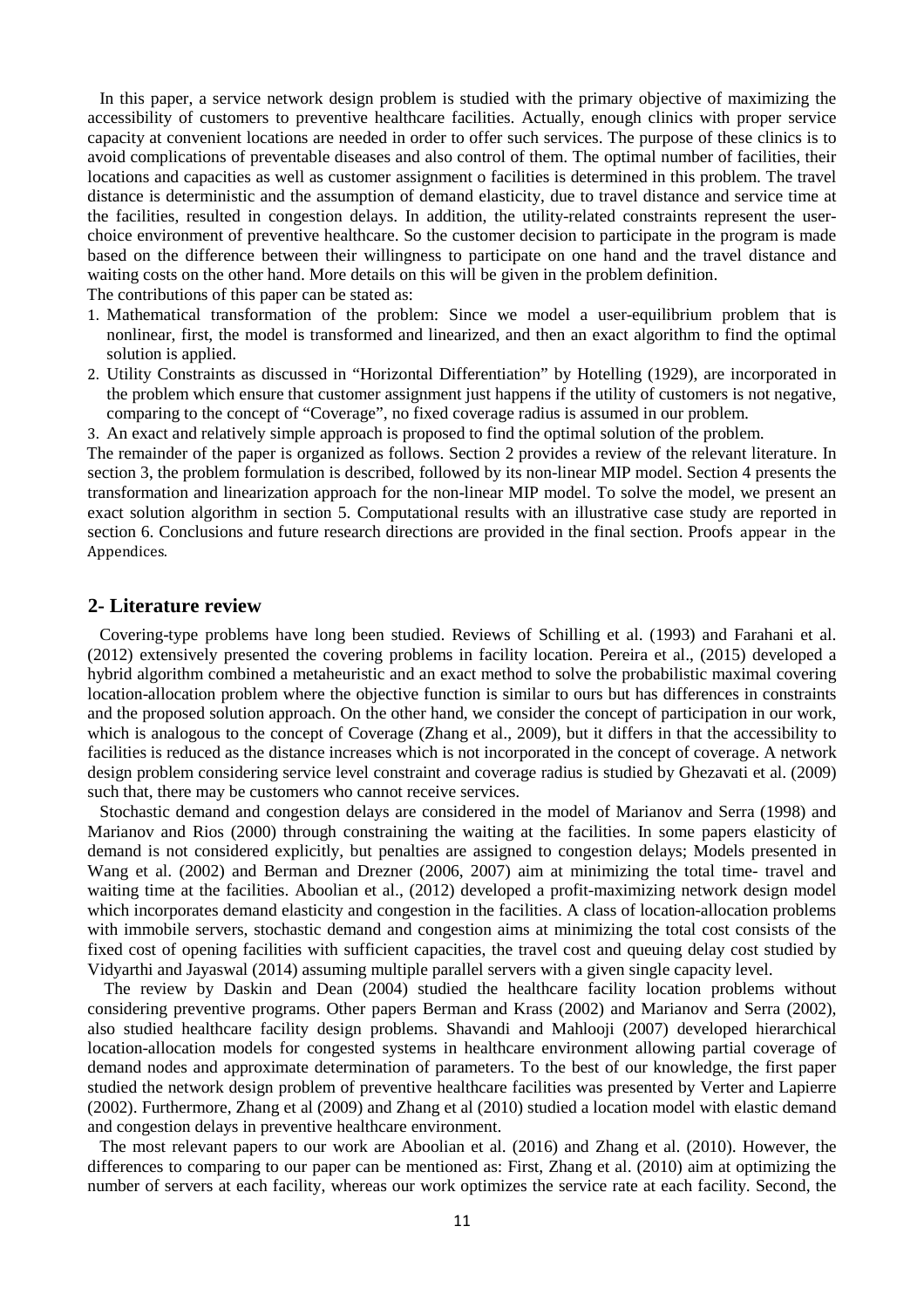problem, in Zhang et al. (2010) is formulated as a bi-level problem and we proposed an exact (single-level) approach to find the optimal solution. Third, none of these two papers consider "Utility-related" constraints in their problem formulation.

## **3- Problem definition**

Suppose that  $N = 1,...,n$  represents the set of customer nodes in the intended network and each node's demand happens according to a Poisson's process with homogeneous rate  $\lambda_i \geq 0$ , such that the maximum demand rate that can be generated by node  $i \in N$  is indicated by  $\lambda^{max} \ge 0$ . Also, let  $M = 1,..., m, M \subset N$  is the set of potential facility locations. We assume that  $t_{ij}$  shows the travel distance between nodes  $i, j \in M \cup N$ . The fraction of the population of node  $i$  ∈ *N* that requests service from facility  $j$  ∈ *M* is denoted by  $y_{ij}$ . Then, the demand rate of node i,  $\lambda_i$ :

$$
\lambda i = \sum \lambda^{max} i \quad yij
$$
\n
$$
j \in M
$$
\n(1)

And the aggregate demand arrival rate at facility j, denoted by Λ*<sup>j</sup>* :

$$
\Delta j = \sum \lambda^{max} i \quad yij
$$
\n $i \in N$ \n(2)

| <b>Table 1.</b> Notations Description                                    |  |  |  |  |  |
|--------------------------------------------------------------------------|--|--|--|--|--|
| Description                                                              |  |  |  |  |  |
| index for customer nodes, $i \in N$                                      |  |  |  |  |  |
| index for potential facility nodes, $j \in M$                            |  |  |  |  |  |
| Travel distance between customer node i and facility i                   |  |  |  |  |  |
| maximum demand rate that can be generated by node i                      |  |  |  |  |  |
| Willingness to pay (participate)                                         |  |  |  |  |  |
| maximum waiting time at each facility                                    |  |  |  |  |  |
| Maximum available capacity                                               |  |  |  |  |  |
| Description                                                              |  |  |  |  |  |
| Binary variables taking the value 1 the facility at node j is open       |  |  |  |  |  |
| and 0 otherwise                                                          |  |  |  |  |  |
| Continuous variables in $[0,1]$ which is the fraction of the             |  |  |  |  |  |
| population of node $i \in N$ who request service from facility $j \in M$ |  |  |  |  |  |
| Nonnegative Continuous capacity allocation variables                     |  |  |  |  |  |
|                                                                          |  |  |  |  |  |

As stated in the introduction, our main aim was to maximize the total number of people who would take advantage of the service. So, the objective function can be written as follows:

$$
Z(x, y, \mu) = \sum \sum \lambda^{max} i \quad yij
$$
  
  $i \in N \ j \in M$  (3)

We assume that the service at each facility *j* is exponentially distributed with service rate  $\mu_i \geq 0$ . We will consider a single-server Markovian queue, *M/M/*1 queue. Then, the expected waiting time, *W<sup>j</sup>* , can be computed as follows: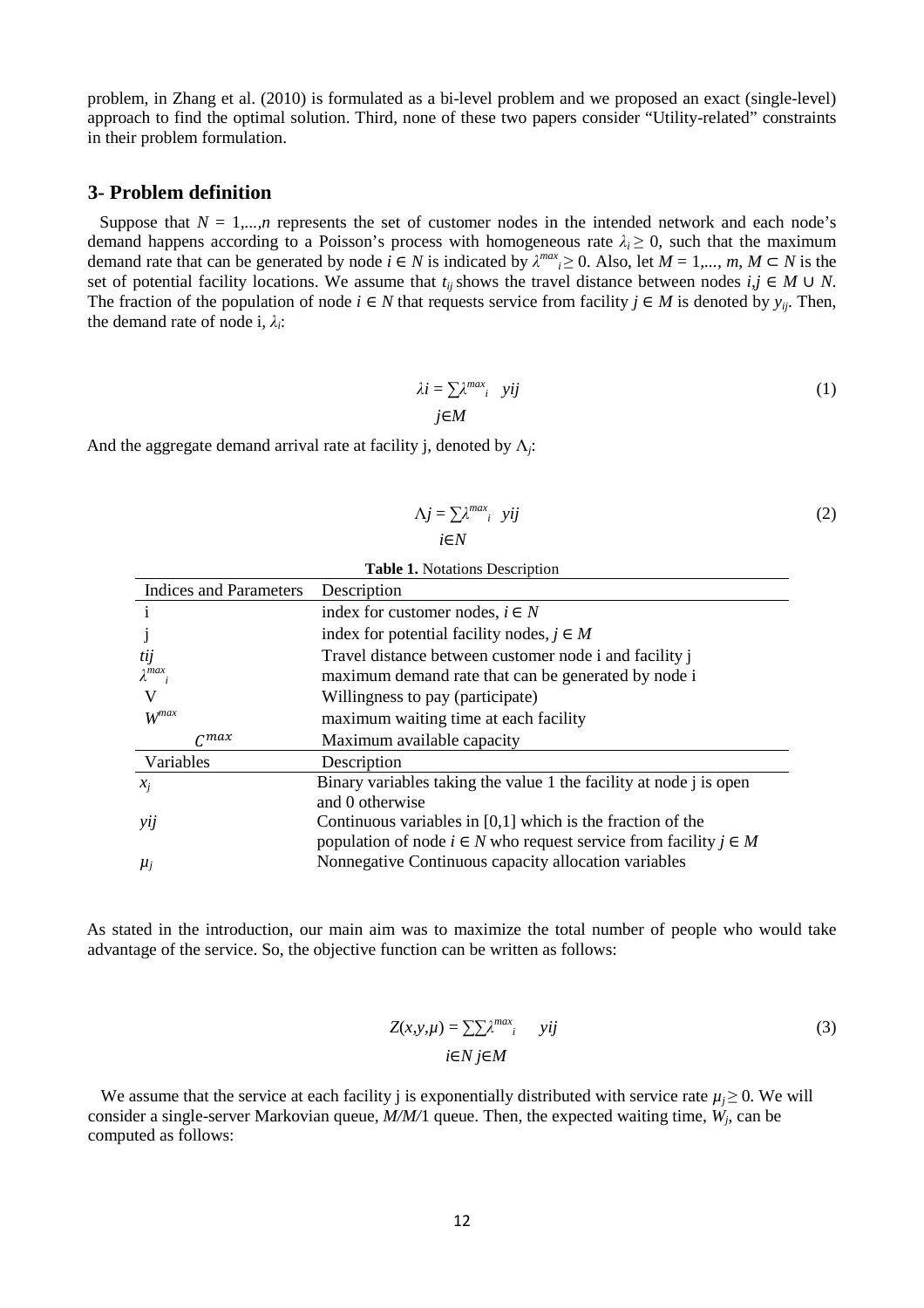$$
W_j = W(\Lambda_{j}, \mu_j) = 1/(\mu_j - \Lambda_j) \qquad \Lambda_j < \mu_j \qquad (4)
$$

Also, we assume that a facility is chosen by a customer if it has a positive *utility*, which is defined as follows:

$$
U_{ij} = V - t_{ij} - 1/(u_j - \Lambda_j) \qquad i \in N, j \in M
$$
 (5)

 Where, due to horizontal differentiation model given in Hotelling (1929), *Uij*  denotes the *Utility* of customer at node i when receiving service from facility j and V is the *Willingness to pay (participate)*  which represents the customers' valuation of service and assumed to be homogeneous for all of them. represents the customers' valuation of service and assumed to be homogeneous for all of them.<br>Due to the above explanations, it is obvious that customers choose the facility- to receive service from- such

that the corresponding utility will be maximized which, eventually, is a user-equilibrium problem where, at equilibrium, no customer wants to change his/her choice. Also, we want to incorporate it in the model in a way that when customer i doesn't receive service from facility j,  $U_{ij}$  needs not to be positive. In addition, more than one facility can be chosen by a customer, only if the relevant utilities are identical. equilibrium problem where, at<br>necorporate it in the model in a<br>not to be positive. In addition,<br>s are identical.<br> $\vdots \in M$ . From (3) we have:<br>(6)

Let  $W^{max}$  be the maximum waiting time at each facility such that  $W_j \leq W^{max}$  for  $j \in M$ . From (3) we have:

$$
\mu_j - \sum_{i \in N} \lambda_i^{max} y_{ij} - \frac{x_j}{w^{max}} \ge 0
$$
\n<sup>(6)</sup>

Table 1, summarizes the notations and the problem can be formulated as follows: Formulation1:

*j*∈*M*

$$
MaxZ(x, y, \mu) = \sum \sum \lambda^{max} \quad yij
$$
  
  $i \in N \ j \in M$  (7)

Subject to

$$
\sum y_{ij} \le 1 \, i \in N \tag{8}
$$

$$
yij \le xj \qquad i \in N, j \in M \tag{9}
$$

$$
\mu_j - \sum_{i \in N} \lambda_i^{max} y_{ij} - \frac{x_j}{w^{max}} \ge 0, \qquad j \in M
$$
\n(10)

$$
\sum_{\mu_j \le C} \max \tag{11}
$$

$$
V - t_{ij} - \frac{1}{\mu_j - \sum_{i \in N} \lambda_i^{max} y_{ij}} \ge 0, \qquad i \in N, j \in M
$$
\n(12)

$$
y_{ij} \t U_{ij} \geq 0, \t i \in N, j \in M
$$
\n
$$
(13)
$$

$$
xj \cdot xj' \cdot Uij = xj \cdot xj' \cdot Uij' \qquad \text{for} \qquad yij, yij' > 0 \tag{14}
$$

$$
Uij \ge Uij', \qquad \text{if} \qquad \text{vij} > 0, \text{vij'} = 0 \tag{15}
$$

$$
y_{ij} \ge 0, x_j \in \{0, 1\}, \mu_j \ge 0, i \in N, j \in M
$$
\n(16)

 The objective function (6) aims at maximizing the total number of people who participate in the public service. Constraints (7) ensure that the total demand from customers at node i to all facilities cannot exceed one. Constraints (8) stipulate that service can be received from only open facilities. Constraints (9) limits the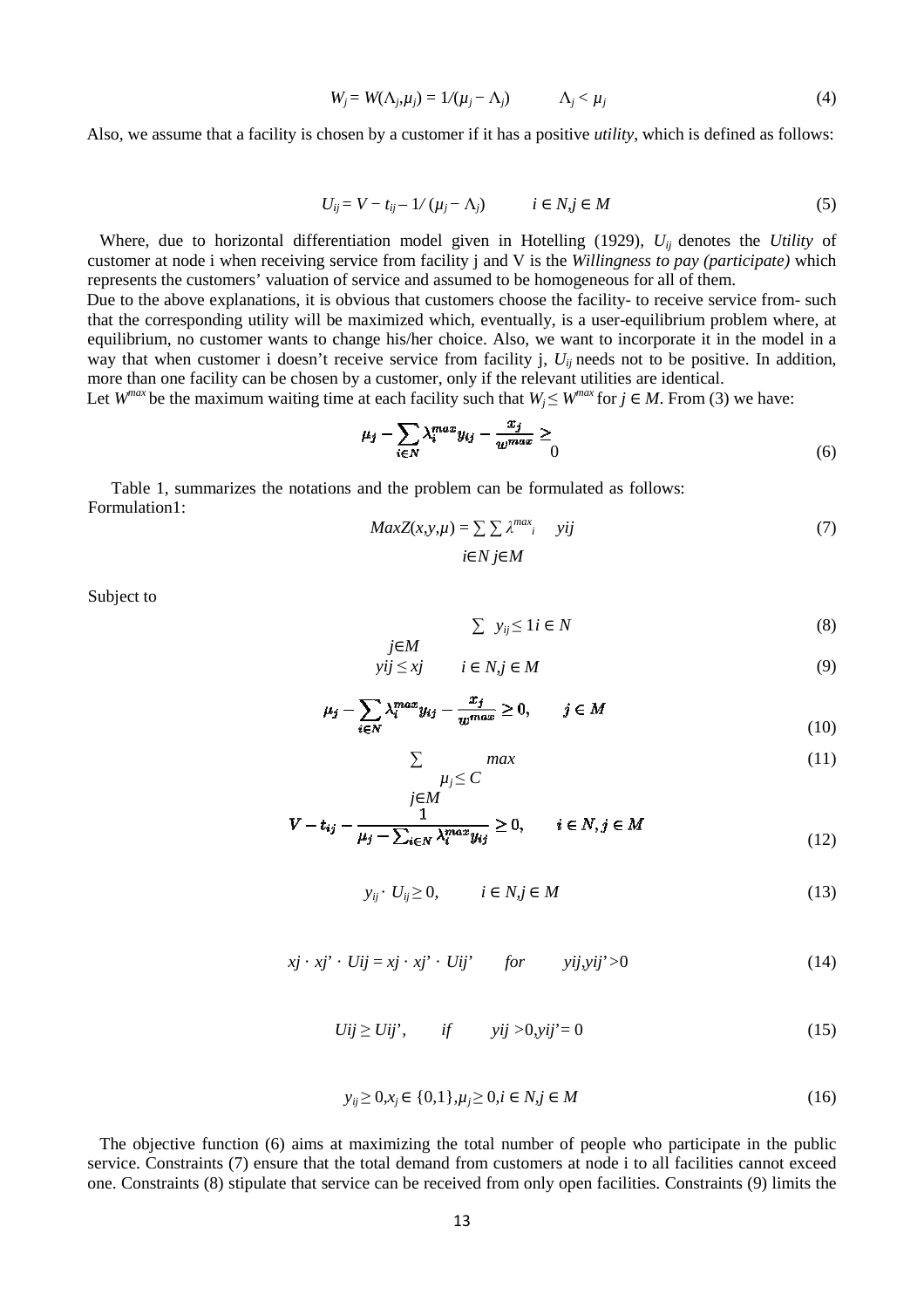waiting time at each facility to  $W^{max}$ . Constraint (10) makes sure that the most total available service capacity  $C<sup>max</sup>$  is distributed to the open facilities. Constraints (11) guarantee that customer's utility is nonnegative in case of assigning a customer to a facility. Actually, they are not necessary in the current formulation but will be useful later. Constraints (12) ensure that no assignment from customer at node i to facility j will be occurred in case of negative utilities. Constraints (13) guarantee that, at equilibrium, a customer can be assigned to more than one facility just if all the corresponding utilities are identical. Constraints (14) ensure that the assignment with greatest utility is chosen.

that the assignment with greatest utility is chosen.<br>Since  $U_{ij}$  is a function of  $W_j$ , constraints (11)-(14) are nonlinear. Therefore, the problem is nonlinear and since the location decision variables are binary, the problem is difficult to solve. Thus, the focus of the study is on, first, transforming and linearizing the nonlinear integer model as much as possible and then developing an exact algorithm to obtain the optimal solution.

## 4- Model transformation and linearization

 This section aims at transforming the nonlinear model introduced in the previous section into a linear model in order to solve it as a Mixed Integer Programming Model. First, we show that how the following lemma affects the mathematical formulation of the problem:

**Lemma 1.** *In the problem of jointly finding optimal location X<sup>\*</sup>, optimal server allocation μ<sup>\*</sup> and optimal customer allocation Y<sup>\*</sup>, Z<sup>\*</sup>(X<sup>\*</sup>,µ<sup>\*</sup>,Y<sup>\*</sup>), there exists an optimal solution such that*  $y_{ij}$ *<sup>\*</sup> >0, for all i ∈ N,j ∈ M, at most for one j.* 

#### Proof appears in Appendix 1.

Lemma1 demonstrates that there exists an optimal solution in which the demand of each population zone is either not covered or the whole covered demand assigns to one facility. Thus, since there is not any tradeoff between facilities to be assigned to a population zone, the equilibrium constraints (13-14) aren't necessary any more. Therefore, by applying lemma 1, the primary model can be rewritten as follows: must that no assignment from customer at node it of fecility j will be<br>iso. Constraints (13) guarantee that, at equilibrium, a customer can be<br>just if all the corresponding utilities are identical. Constraints (14) ensure

Formulation 2

$$
MaxZ(x, y, \mu) = \frac{\sum \chi_{max}}{i}
$$
  $y_{ij}$   $(17)$   $i \in N$   $j \in M$ 

Subject to

$$
\sum y_{ij} \le 1 \qquad i \in N
$$
  
 $j \in M$ 

$$
y_{ij} \le x_j \qquad i \in N, j \in M \tag{19}
$$

$$
\mu_j - \sum_{i \in N} \lambda_i^{max} y_{ij} - \frac{x_j}{w^{max}} \ge 0, \qquad j \in M
$$
\n(20)

$$
\mu_j \le C^{max} \tag{21}
$$

$$
V - t_{ij} - \frac{1}{\mu_j - \sum_{i \in N} \lambda_i^{max} y_{ij}} \ge 0, \qquad i \in N, j \in M
$$
\n(22)

$$
Uij \ge Uij', \qquad \text{if} \qquad \text{yij} > 0, \text{yij'} = 0 \tag{23}
$$

$$
y_{ij} \ge 0, x_j \in \{0, 1\}, \mu_j \ge 0, i \in N, j \in M
$$
\n<sup>(24)</sup>

This is not completely linearized, because the constraint (23) remains nonlinear.

∑

*j*∈*M*

Let's consider a similar mathematical formulation: Formulation 3: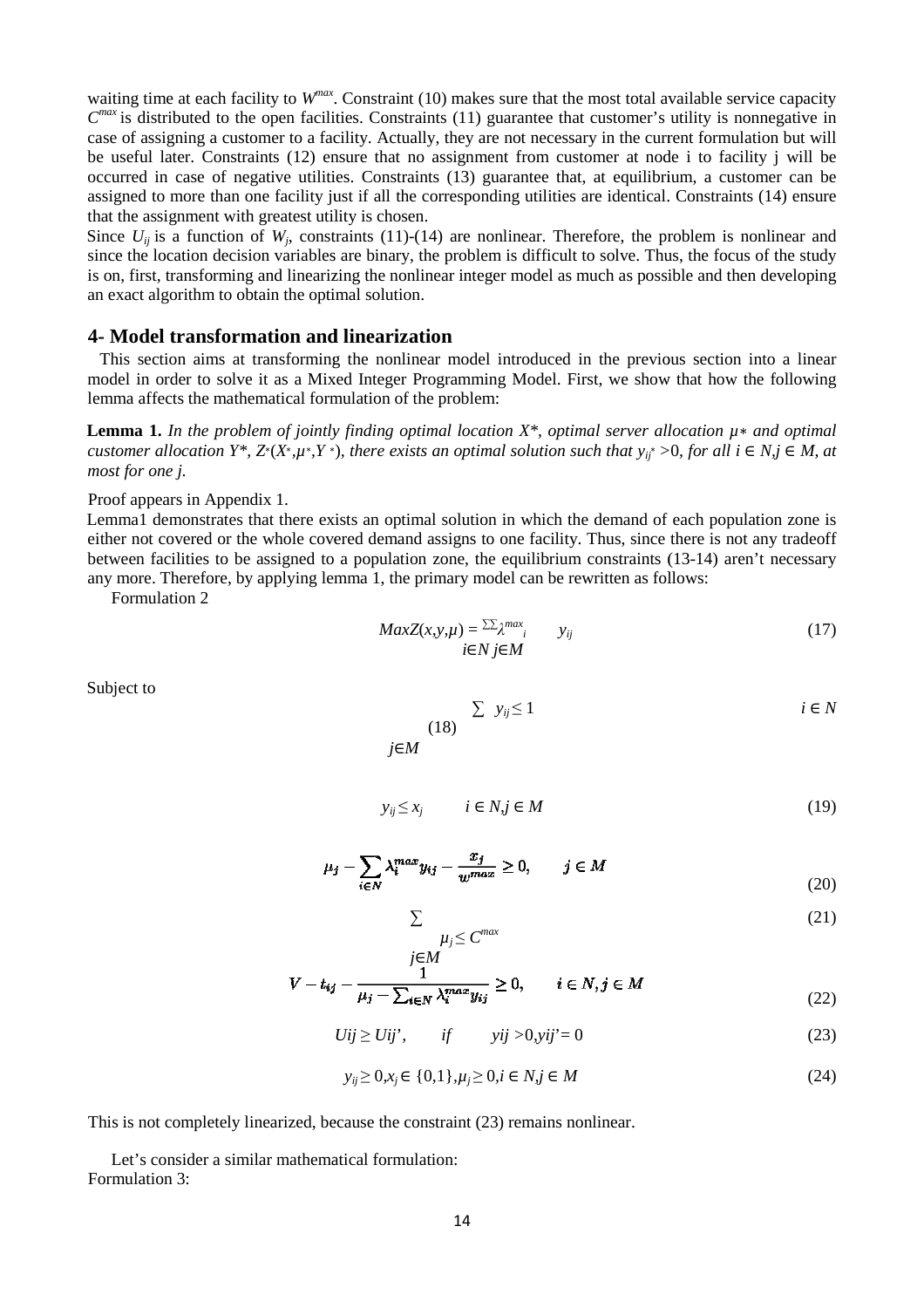$$
MaxZ(x, y, \mu) = \sum \sum \lambda^{max} yij
$$
  
  $i \in N j \in M$  (25)

Subject to

$$
\sum y_{ij} \le 1 \, i \in N \tag{26}
$$

$$
y_{ij} \le x_j \qquad i \in N, j \in M
$$

$$
\mu_j - \sum_{i \in N} \lambda_i^{max} y_{ij} - \frac{x_j}{w^{max}} \ge 0, \qquad j \in M
$$
\n(28)

$$
\mu_i \le C^{max} \tag{29}
$$

(27)

$$
V - t_{ij} - \frac{1}{\mu_j - \sum_{i \in N} \lambda_i^{max} y_{ij}} \ge 0, \qquad i \in N, j \in M
$$
\n(30)

$$
y_{ij} \ge 0, x_j \in \{0, 1\}, \mu_j \ge 0, i \in N, j \in M
$$
\n(31)

Next, we claim that by applying the following rule (Rule1) to the optimal solution of the last model (Formulation 3), we will arrive at a solution that is optimal for the model (Formulation 2), too.

∑

**Rule 1.** If  $Z^*(X^*, Y^*, \mu^*)$  is an optimal solution in the problem of jointly finding optimal location  $X^*$ , optimal *server allocation µ*∗ *and optimal customer allocation Y\*, Then, there exists an optimal solution in which the facilities are assigned to the customers such that the greatest Utilities are occured. Mathematically, let*  $J_{Open} = \{j | x_j > 0, j \in M\}$ ,

$$
\forall j \in JOpen, yij1 > 0,
$$

*If Uij*1 *<*max *j*∈*JOpen Uij Then Let* 

$$
j* = arg\{\max_{j \in J_{Open}} U_{ij}\}\tag{32}
$$

*Suppose "n" denotes the new values of the variables where "p" presents the previous values.*

$$
y_{ij*}^n = y_{ij1}^p, \qquad y_{ijl}^n = 0 \tag{33}
$$

$$
\mu_{j*}^n = \mu_{j*}^p + \lambda_k^{max} y_{kj*}^n, \qquad \mu_{j1}^n = \mu_{j1}^p - \lambda_k^{max} y_{kj*}^n
$$
\n(34)

In Appendix 2, we will show that after this substitution in the objective function and constraints (when needed) we will arrive at the optimal solution.

#### **5- Exact solution algorithm**

 In this section, we develop an efficient algorithm to solve the primary problem (7). The algorithm below is based on transforming the nonlinear model into a linear one and solving the obtained Mixed Integer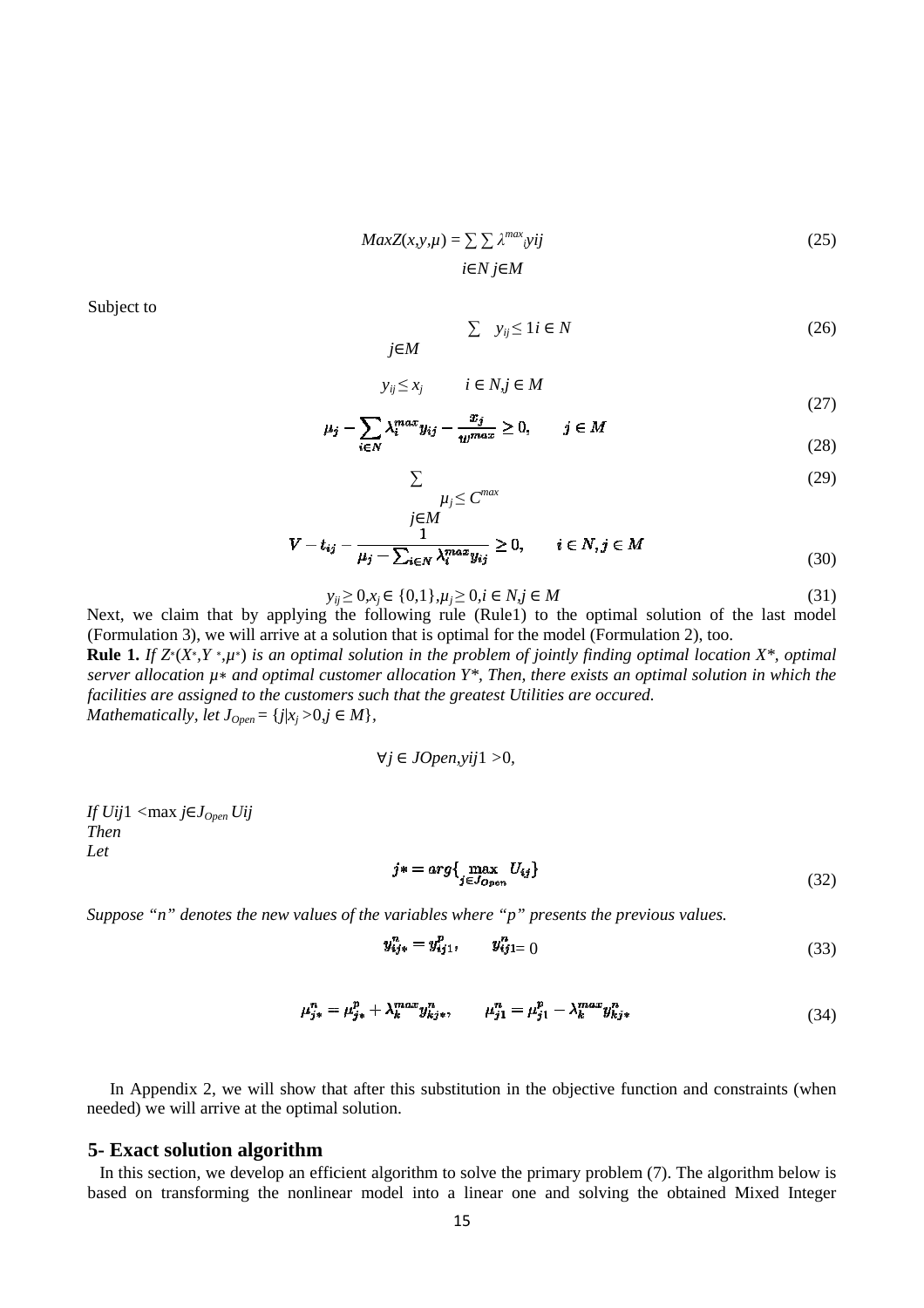Programming model and test the solution, whether the ignored constraint set is satisfied or not, and finally adjusts the optimal solution if is needed. The algorithm proceeds as follows.

#### **Algorithm1**

Step1. Transform the problem formulation (7) using lemma1 and ignore Constraint (15).

Step2. Solve the problem (25). This formulation can be viewed as a mixed integer programming model. Step3. In the optimal solution of (25), if ∀*j* ∈ *M* constraint (15) is satisfied, Report the optimal solution as the optimal solution of (7).Else, if there exists  $j ∈ M$  such that constraint (15) is not satisfied, apply Rule 1. Step4. Repeat step3.

In step 1, the problem formulation (7) is transformed using Lemma1 and also the nonlinear constraint is optimal solution of (7). Else, if there exists  $j \in M$  such that constraint (15) is not satisfied, apply Rule 1.<br>Step4. Repeat step3.<br>In step 1, the problem formulation (7) is transformed using Lemma1 and also the nonlinea the satisfaction of ignored constraint (15) is checked and the optimal solution obtained in step 2 is adjusted if needed.

# **6- Computational results**

 The purpose of this section is to analyze the performance of the proposed algorithm. Also, an illustrative case study is presented and analyzed.

## **6-1-The efficiency of the algorithm lgorithm**

 We designed a series of computational experiments and applied the proposed exact algorithm to them. The properties of the experiments mentioned below.

The number of potential facilities (m) was set to 10, 20, 30 and 40, and the number of population zones (n) was set to 100, 200,300 and 400. So, there were sixteen problem sets. We generated 10 instances in each set was set to 100, 200,300 and 400. So, there were sixteen problem sets. We generated 10 instances in each set with the following properties: The maximum demand rate at each zone,  $\lambda^{max}$ <sub>*i*</sub> = 1, the travel times were randomly generated in the interval  $[0, 5]$  hours and the maximum waiting time,  $W^{max} = 100$ . For problem instances of different sizes, total service capacity  $C^{max} = \frac{\pi}{2}$  where total number of population zones denoted by *n*. All runs were performed on a machine with AMD FX-7600 Radeon R7 with 2.7 GHz CPU and 8 GB of RAM, running Windows 8.

| n m | 10   | 20   | 30    | 40    |
|-----|------|------|-------|-------|
| 100 | 0.10 | 0.23 | 0.53  | 0.86  |
| 200 | 0.28 | 0.72 | 1.77  | 2.35  |
| 300 | 0.58 | 1.62 | 3.66  | 7.8   |
| 400 | 1.18 | 3.91 | 10.22 | 57.28 |

**Table 2.** Average CPU times (sec)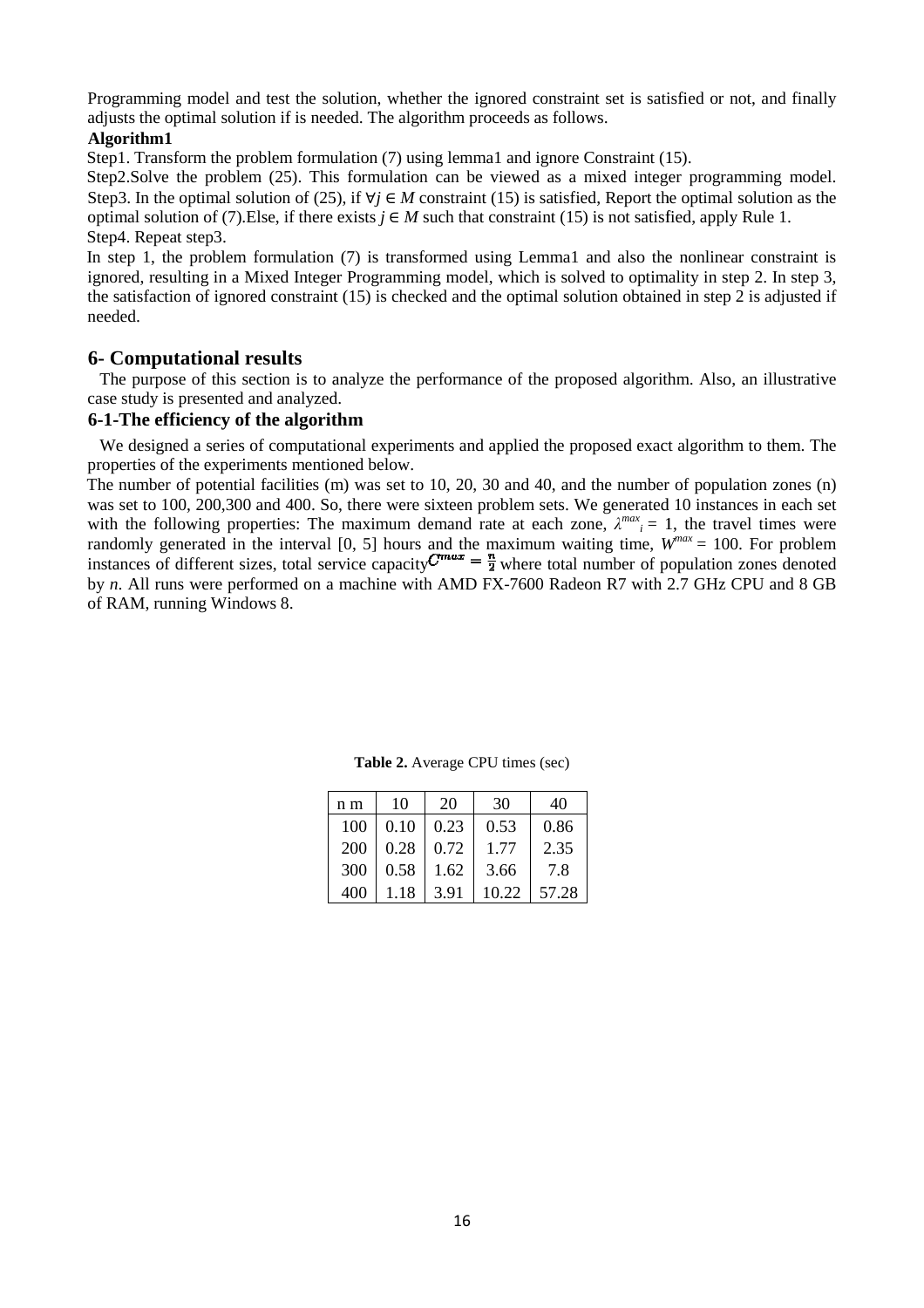|                |        |                |        |              | $C^{max} = 30$ |                |        |              | $C^{max} = 45$ |                |        |
|----------------|--------|----------------|--------|--------------|----------------|----------------|--------|--------------|----------------|----------------|--------|
| Loca           | Region | No. of         | Postal | Facility     | Service        | Demand         | $\%$   | Facility     | Service        | Demand         | $\%$   |
| tion           |        | hospi-         | code   | Located      | rate           | served         | utiliz | Located      | rate           | served         | utiliz |
|                |        | tals           |        | $(1 = yes)$  | assigned       |                | ation  | $(1 = yes)$  | assigned       |                | ation  |
| $\mathbf{1}$   | 34     | $\mathbf{1}$   | 7134   |              |                |                |        | $\mathbf{1}$ | 22.0125        | 22             | 99.94  |
| $\overline{2}$ | 35     | $\mathbf{1}$   | 7135   |              |                |                |        | $\mathbf{1}$ | 3.0125         | 3              | 99.58  |
| 3              | 36     | $\mathbf{1}$   | 7136   |              |                |                |        | $\mathbf{1}$ | 3.0125         | 3              | 99.58  |
| 4              | 43     | $\overline{2}$ | 7143   | $\mathbf{1}$ | 1.025          | 1              | 97.56  | $\mathbf{1}$ | 2.025          | $\overline{2}$ | 98.76  |
| 5              | 45     | $\mathbf{1}$   | 7145   | $\mathbf{1}$ | 12.8           | 12.78          | 99.90  | $\mathbf{1}$ | 1.0125         | $\mathbf{1}$   | 98.76  |
| 6              | 46     | $\mathbf{1}$   | 7146   | $\mathbf{1}$ | 1.0125         | $\mathbf{1}$   | 98.76  |              |                |                |        |
| $\overline{7}$ | 53     | $\mathbf{1}$   | 7153   | $\mathbf{1}$ | 3.0125         | 3              | 99.58  | $\mathbf{1}$ | 2.0125         | $\overline{2}$ | 99.37  |
| $\,8\,$        | 63     | 1              | 7163   | $\mathbf{1}$ | 3.0125         | 3              | 99.58  | 1            | 2.0125         | $\mathbf{2}$   | 99.37  |
| 9              | 64     | $\mathbf{1}$   | 7164   |              |                |                |        | $\mathbf{1}$ | 3.0125         | 3              | 99.58  |
| 10             | 73     | $\mathbf{1}$   | 7173   | $\mathbf{1}$ | 1.0125         | $\mathbf{1}$   | 98.76  | $\mathbf{1}$ | 2.8            | 2.79           | 99.64  |
| 11             | 87     | 1              | 7187   | $\mathbf{1}$ | 1.0125         | $\mathbf{1}$   | 98.76  | $\mathbf{1}$ | 2.0125         | $\sqrt{2}$     | 99.37  |
| 12             | 93     | 2              | 7193   | $\mathbf{1}$ | 2.025          | $\overline{2}$ | 98.76  | $\mathbf{1}$ | 1.025          | $\mathbf{1}$   | 97.56  |
| 13             | 94     | 3              | 7194   | $\mathbf{1}$ | 5.0375         | 5              | 99.25  | 1            | 1.0375         | $\mathbf{1}$   | 96.38  |
|                |        | Total          |        | 9            | 30             | 29.78          | 98.99  | 12           | 45             | 44.79          | 91.39  |

**Table 3.** Average CPU times (sec)

 The program was coded in and solved using Matlab R2014a and a time limit of 3,600 seconds (1 hour) was considered for applying the exact algorithm to each instance.

We evaluated the performance of the proposed algorithm in terms of CPU time, for which we set the limit as 1 hour per instance.

Average CPU times for all problem sets are summarized in Table 2. As it can be seen from Table 2, as the number of facilities increase, the average CPU times increase accordingly.

#### **6-2- An illustrative case study**

 Control and prevention of preventable diseases is one of major medical concerns of government and related decision makers have conducted several comprehensive programs to coordinate the activities in this field. In this case study, a hypothetical program of locating a set of preventive medicine clinics in Shiraz, Iran is discussed. This study is based on the network of 17 public hospitals in Shiraz, Iran in which presenting the mentioned services is conceivable. To represent the total population network, we consider a 47-node network. Each node represents a region defined by the first 4 digits of the postal code. We placed the nodes at the centroid of each region and consider a link between the nodes if the corresponding regions have a common boundary. Using GIS data, the shortest distance between all node pairs is calculated. There are three hospitals in one region: 7194, two hospitals in two regions: 7143 and 7193 and a single hospital in ten regions. Totally, it is assumed that there are 13 hospital sites as the potential locations to establish the clinics. The total number of residential in the area represented in our model is 1.8 million. Now, by above explanations, the government needs to decide: (i) which existing hospitals should be housing a new clinic to offer preventive medical cares,  $(x_i)$ , (ii) the allocation of service capacity at each clinic  $(\mu_i)$  and (iii) The participation of people in the offered services, (*yij*).

A comparison between two scenarios with different total system capacity  $C^{max}$  is depicted in Table 3. Scenario 1:  $C^{max}$ =30 and Scenario 2:  $C^{max}$ =45. Under Scenario 1, 9 clinics are established with an average utilization of 98.99 %, whereas under Scenario 2, 12 clinics are open (all sites except 7146), with an average utilization of 91.39 %. The results show that having more than one hospital in the regions: 7143, 7193 and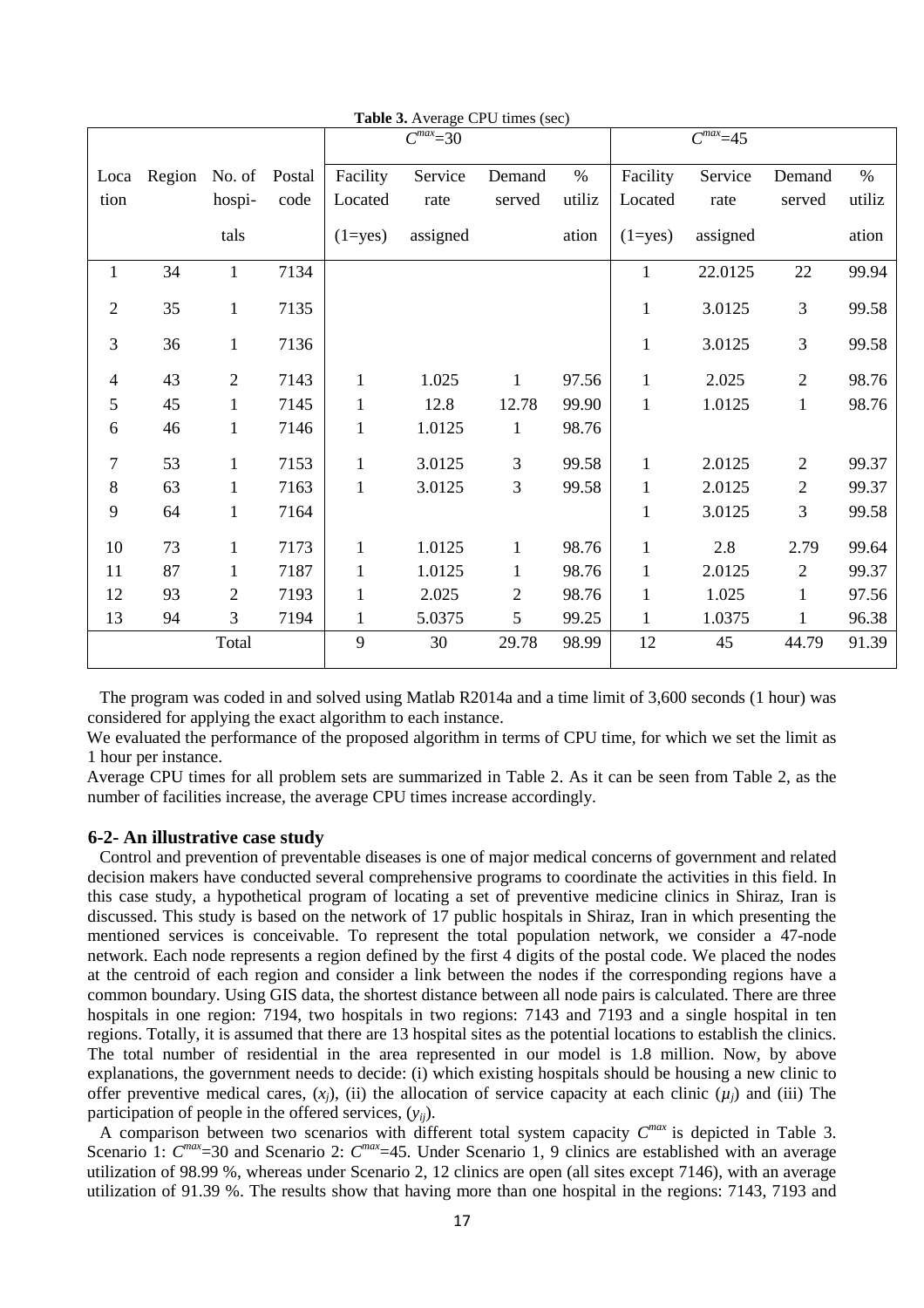7194 did not result in higher service rates than other the sites with just one clinic. It can be drawn from very high service capacity which allocated to clinic 7134 in Scenario 2 and to clinic 7145 in Scenario 1 that, having a clinic with reduced waiting time can result in better accessibility of people rather than reducing travel times.

# **7- Concluding remarks and future research**

 In this paper, we discussed the problem of designing preventive healthcare facility networks. The location of facilities, assignments of customers to facilities and capacity decisions are determined, and the objective is to maximize accessibility of customers to facilities while utility constraints are satisfied. A method to linearize the nonlinear model is described. Especially, an exact approach is suggested in the paper which performed very well in terms of CPU time. The managerial insights are derived based on the analysis of an illustrative case study of network of hospitals in Shiraz, Iran.

 Our model can be generalized or extended in a number of ways. First, our model can be extended to the case where the demand originates over a region or plane. Another extension is to consider a fixed cost for each potential location to establish a facility. Third, minimum capacity requirements at each open facility can be enforced and more carefulness is needed in applying Rule 1. Fourth, multi-server queue can be considered at each facility instead of a single-server one.

## **References**

Aboolian, R., Berman, O., Drezner, Z. (2008). Location and allocation of service units on a congested network. IIE Transactions, 40, 422-433.

Aboolian, R., Berman, O., Krass, D. (2012). Profit Maximizing Distributed Service System Design with Congestion and Elastic Demand. Transportation Science, 46(2), 247-261.

Aboolian, R., Berman, O., Verter, V. (2016). Maximal Accessibility Network Design in the Public Sector. Transportation Science, 50(1), 336-347.

Anand, K. S., Fazl Pa, M., Veeraraghavan, S. (2011). Quality-Speed Conundrum: Trade-offs in CustomerIntensive Services. Management Science, 57(1), 40-56.

Berman, O., Krass, D. (2002). Facility location problems with stochastic demands and congestion. In Z. Drezner, & H. W. Hamacher (Eds.), Location Analysis: Applications and Theory (pp. 331-373). New York: Springer.

Berman, O., Drezner, Z. (2006). Location of congested capacitated facilities with distance sensitive demand. IIE Transactions, 38(3), 213-221.

Berman, O., Drezner, Z. (2007). The multiple server location problem. Journal of Operatons Research Society, 58, 91-99.

Daskin, M. S., Dean, L. K. (2004). Location of health care facilities. In M. L. Brandeau, F. Sainfort, W. P. Pierskalla (Eds.), Operations Research and Health Care: A Handbook of Methods and Applications (pp. 43-76). New York: Kluwer.

Denoon, D. J. (2009). U.S. adults dying of preventable diseases. WEBMD ARCHIVES.

Farahani, R. Z., Asgari, N., Heidari, N., Hosseininia, M., Goh, M. (2012). Covering problems in facility location: A review. Computers and Industrial Engineering, 62, 368-407.

Ghezavati, V. R., Jabal-Ameli, M. S., Makui, A. (2009). A new heuristic method for distribution networks considering service level constraint and coverage radius. Expert Systems with Applications, 36(3), 56205629.

Hotelling, H. (1929). Stability in Competition. The Economic Journal, 39(153), 41-57.

Marianov, V., Rios, M. (2000). A probabilistic quality of service constraint for a location model of switches in ATM communications networks. Annals of Operations Research, 96(1-4), 237-243.

Marianov, V., Serra, D. (1998). Probabilistic Maximal Covering Location-Allocation Models for Congested Systems. Journal of Regional Science, 38(3), 401-424.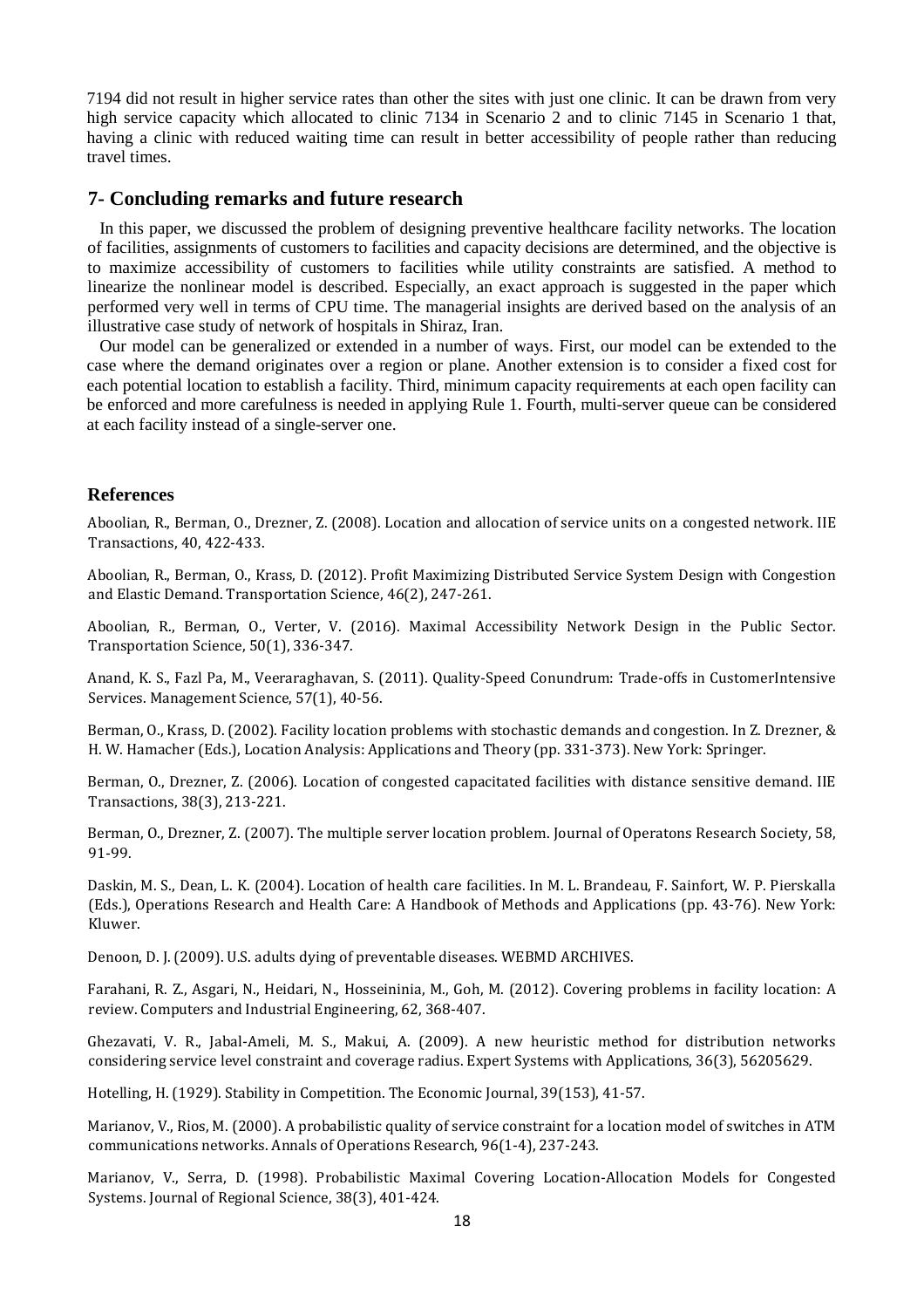Marianov V., Serra D. (2002b). Location problems in the public sector. In Z. Drezner, H. W. Hamacher, (Eds), Facility Location: Applications and Theory (pp. 119-150). New York: Springer.

Pereira, M. A., Coelho, L. C., Lorena, L. A. N., Souza, L. C. (2015). A hybrid method for the Probabilistic Maximal Covering Location-Allocation Problem. Computers & Operations Research, 57, 51-59.

Shavandi, H., Mahlooji, H. (2007). Fuzzy hierarchical location location-allocation models for congested systems. Journal of Industrial & Systems Engineering, 1(2), 171 171-189.

Schilling, D. A., Jayaraman, V., Barkhi, R. (1993). A review of covering problems in facility location. Location Science, 1(1), 25-55.

Verter, V., Lapierre, S. D. (2002). Location of Preventive Health Care Facilities. Annals of Operations Research, 110, 123-132.

Vidyarthi, N., Jayaswal, S. (2014). Efficient solution of a class of location location-allocation problems with stochastic demand and congestion. Computers & Operations Research, 48, 20-30. hical location-allocation models for con<br>
9.<br>
3). A review of covering problems in<br>
reventive Health Care Facilities. Annal<br>
ution of a class of location-allocation<br>
ms Research, 48, 20-30.<br>
rithms for a facility location

Wang, Q., Batta, R., Rump, C. M. (2002). Algorithms for a facility location problem with stochastic customer demand and immobile servers. Annals of Operations Research, 111(1-4), 17-34.

Zhang, Y., Berman, O., Verter, V. (2009). Incorporating congestion in preventive healthcare facility network design. European Journal of Operational Research, 198, 922 922-935.

Zhang, Y., Berman, O., Marcotte, P., Verter, V. (2010). A bi bi-level model for preventive healthcare facility network design with congestion. IIE Transactions, 42, 865-880.

#### **Appendix 1**

*Proof.* Suppose that for  $j_1, j_2$ :  $y_{ij}$ <sup>\*</sup>  $_1$  > 0,  $y_{ij}$ <sup>\*</sup>  $_2$  > 0. We will show that we can substitute the addition of  $y_{ij}$ <sup>\*</sup>  $_1$ ,  $y_{ij}$ <sup>\*</sup>  $_2$ by two new variables  $y'_{ij1}$ ,  $y'_{ij2}$  such that:  $y'_{ij1} = y_{ij} \times 1 + y_{ij} \times 2$  or  $y'_{ij2} = y_{ij} \times 1 + y_{ij} \times 2 \mu'_{ij1} = \mu \times j1 + y_{ij} \times 2 \mu'_{ij1} = \mu \times j1 + y_{ij} \times 2 \mu'_{ij1} = \mu \times j1 + y_{ij} \times 2 \mu'_{ij1} = \mu \times j1 + y_{ij} \times 2 \mu'_{ij1} = \mu \times j1 + y_{ij} \times 2$ *λ max <sup>i</sup>yij*∗ 2 *µ*'*j*2 = *µ*∗*j*2 − *λ max <sup>i</sup>yij*∗ 2.

Now, we show that after this substitution in the objective function and constraints, the optimal solution remains optimal. Objective function:

$$
Z^*(X^*, \mu^*, Y^*) = \sum \lambda_i^{max}(y_{i1}^* + y_{i2}^* + \ldots + y_{ij1}^* + y_{ij2}^* + \ldots + y_{im}^*)
$$
  
 $i \in N$   
 $y'_{ij}1$  or  $y'_{ij}2$ 

$$
=\Rightarrow Z^*(X^*,\mu^*,Y^*)=Z0^*(X^*,\mu^*,Y^*)
$$

Constraint 8:

$$
\sum y_{ij} = (y_{i1} + y_{i2} + \dots + y_{im}) \le 1, \qquad i \in N
$$

*j*∈*M*

$$
=\Rightarrow (0+0+...+y_{ij^*1}+y_{ij^*2}+0+...+0) \le 1
$$

Constraint 9: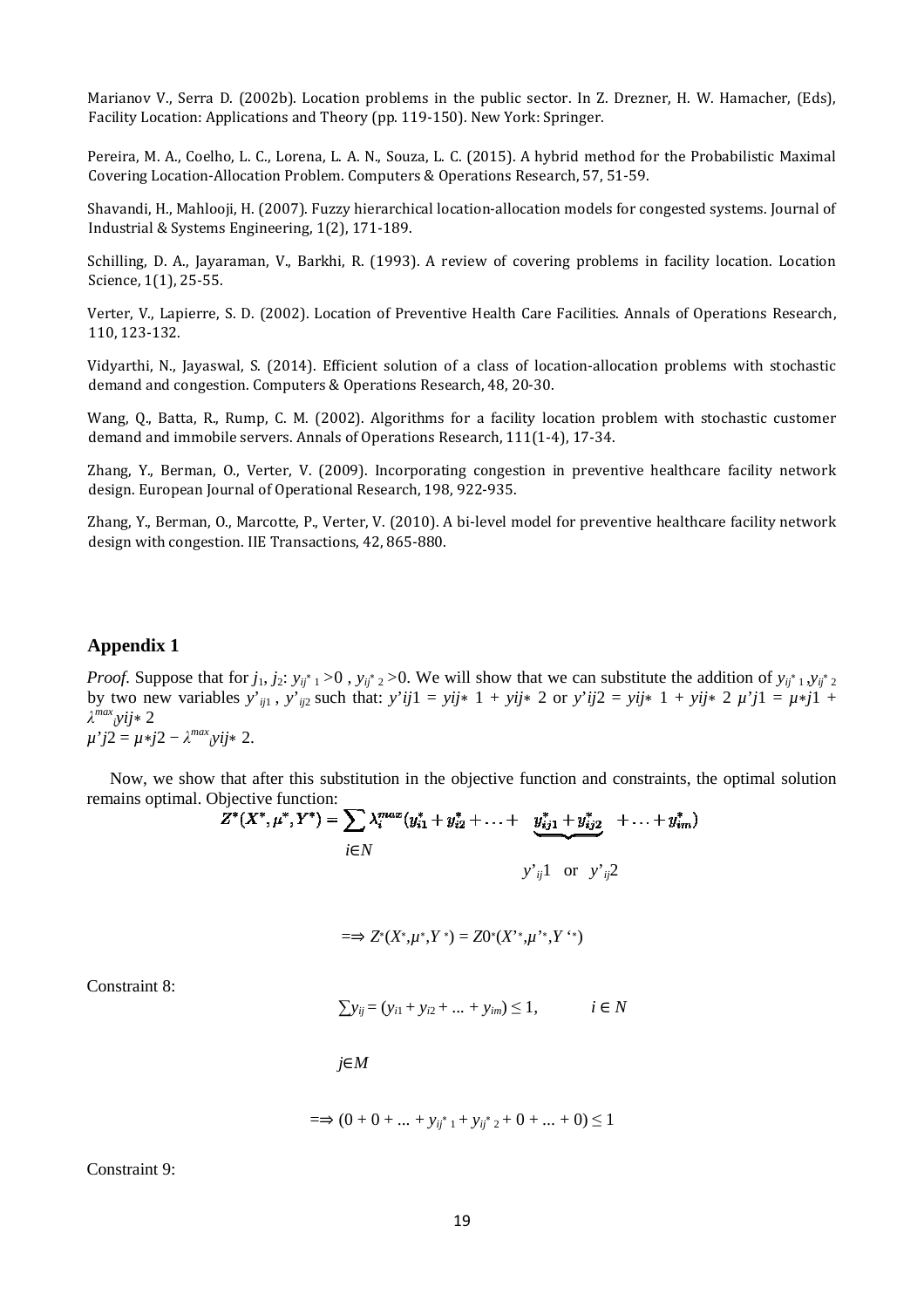$$
yij* 1 \le x * j1 = \Rightarrow x * j1 =
$$
  
1  

$$
= \Rightarrow x * j2 =
$$
  

$$
yij* 2 \le x * j2 = 1
$$

Constraint 10:

$$
\mu_{j1}^{*} - \sum_{i \in N} \lambda_{i}^{max} y_{ij1}^{*} - \frac{x_{j1}^{*}}{W_{max}} \ge 0
$$
\n
$$
\mu_{j1} - \lambda_{k}^{max} y_{kj2}^{*} - \sum_{i \in N} \lambda_{i}^{max} y_{ij1}^{*} - \frac{x_{j1}^{*}}{W_{max}} \ge 0
$$
\n
$$
\mu_{j1} - \lambda_{k}^{max} \underbrace{(y_{kj1}^{*} + y_{kj2}^{*})}_{y_{kj1}} - \sum_{i \in N, i \ne k} \lambda_{i}^{max} y_{ij1}^{*} - \frac{x_{j1}^{*}}{W_{max}} \ge 0
$$
\n
$$
\mu_{j2}^{*} - \sum_{i \in N} \lambda_{i}^{max} y_{ij2}^{*} - \frac{x_{j2}^{*}}{W_{max}} \ge 0
$$
\n
$$
\mu_{j2} + \lambda_{k}^{max} y_{kj2}^{*} - \sum_{i \in N} \lambda_{i}^{max} y_{ij2}^{*} - \frac{x_{j2}^{*}}{W_{max}} \ge 0
$$

$$
\mu_{j2} - \lambda_k^{max} \underbrace{(y_{kj2}^* - y_{kj2}^*)}_{0} - \sum_{i \in N, i \neq k} \lambda_i^{max} y_{ij2}^* - \frac{x_{j2}^*}{W^{max}} \ge 0
$$

Constraint 11:

$$
\sum_{j \in M} \mu_j = \sum_{j \in M, j \neq j1, j2} \mu_j^* + \underbrace{\mu_{j1}^* + \mu_{j2}^*}_{\mu l_{j1} \text{ or } \mu l_{j2}} = C^{max}
$$

$$
\implies \sum \mu^* * j = C^{max}
$$
  

$$
j \in M
$$

Constraint 12:

$$
\mu_{j1}^{*} - \sum_{i \in N} \lambda_{i}^{max} y_{ij1}^{*} - \geq \frac{1}{v - t_{ij1}}
$$
\n
$$
\mu_{j1} - \lambda_{k}^{max} y_{kj2}^{*} - \sum_{i \in N} \lambda_{i}^{max} y_{ij1}^{*} \geq -\frac{1}{v - t_{ij1}}
$$
\n
$$
\mu_{j1} - \lambda_{k}^{max} \underbrace{(y_{kj1}^{*} + y_{kj2}^{*})}_{y_{kj1}} - \sum_{i \in N, i \neq k} \lambda_{i}^{max} y_{ij1}^{*} \geq \frac{1}{v - t_{ij1}}
$$
\n
$$
\mu_{j2}^{*} - \sum_{i \in N} \lambda_{i}^{max} y_{ij2}^{*} \geq \frac{1}{v - t_{ij2}}
$$
\n
$$
\mu_{j2} + \lambda_{k}^{max} y_{kj2}^{*} - \sum_{i \in N} \lambda_{i}^{max} y_{ij2}^{*} \geq \frac{1}{v - t_{ij2}}
$$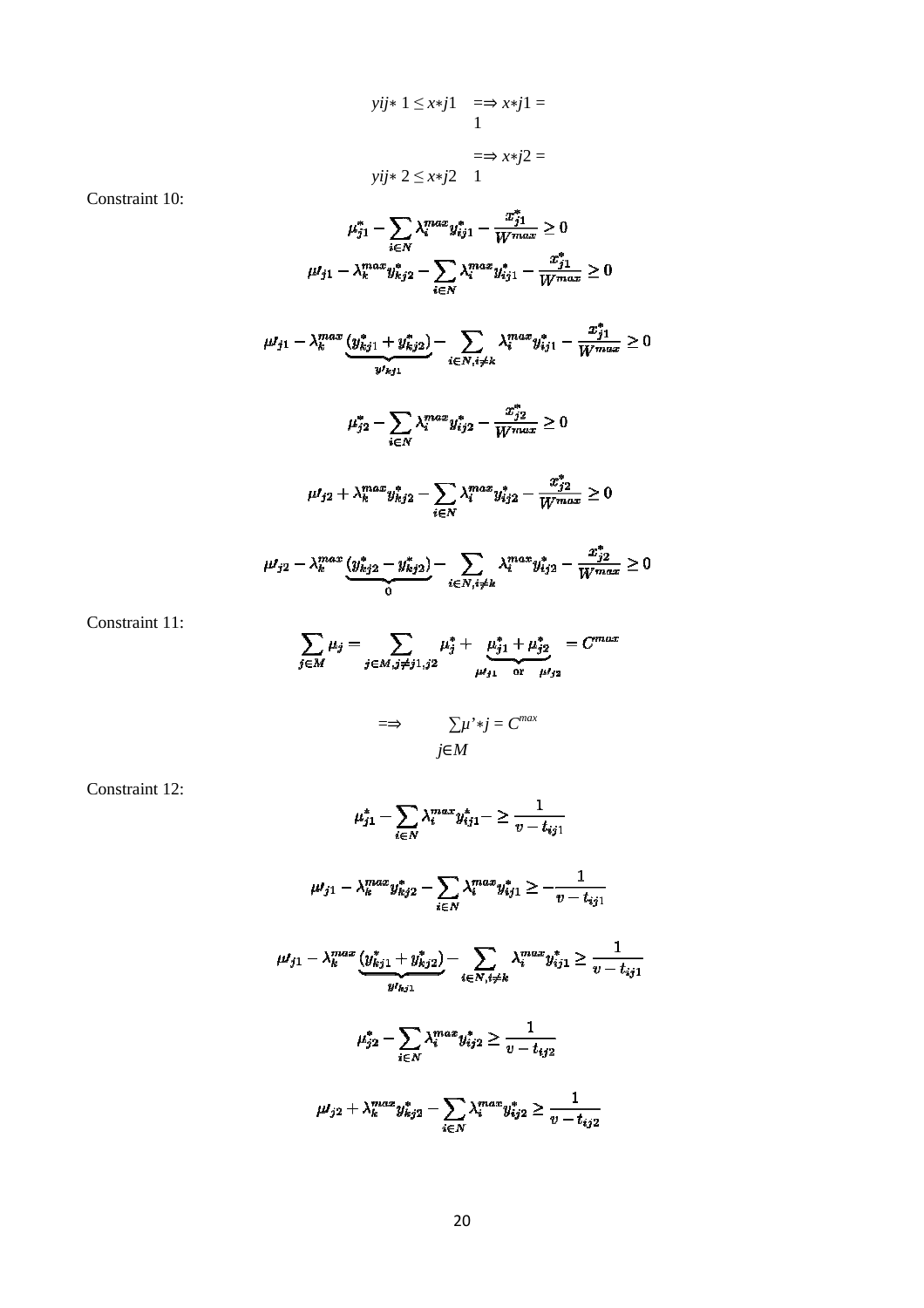$$
\mu I_{j2} - \lambda_k^{max} \underbrace{(y_{kj2}^* - y_{kj2}^*)}_{0} - \sum_{i \in N, i \neq k} \lambda_i^{max} y_{ij2}^* \ge \frac{1}{v - t_{ij2}}
$$

Constraint 13:

$$
y_{ij1}^*(v-t_{ij1}-\frac{1}{\mu_{j1}^*-\sum_{i\in N}\lambda_i^{max}y_{ij1}^*})\geq 0
$$

$$
y_{ij*} \ 1 > 0 \quad \longrightarrow \quad \frac{v - t_{ij1} - \frac{1}{\mu_{j1}^* - \sum_{i \in N} \lambda_i^{max} y_{ij1}^*} \ge 0}{\mu_{j1}^* - \sum_{i \in N} \lambda_i^{max} y_{ij1}^* - \sum_{i \in N} \frac{1}{\mu_{j1}^* - \sum_{i \in N} \lambda_i^{max} y_{ij1}^*} \ge 0
$$

It's done due to previous constraint.

$$
y_{ij2}^*(v - t_{ij2} - \frac{1}{\mu_{j2}^* - \sum_{i \in N} \lambda_i^{max} y_{ij2}^*}) \ge 0
$$

$$
y_{ij*} \ge 0 \quad \longrightarrow \quad v - t_{ij2} - \frac{1}{\mu_{j2}^* - \sum_{i \in N} \lambda_i^{max} y_{ij2}^*} \ge 0
$$

$$
\mu_{j2}^* - \sum_{i \in N} \lambda_i^{max} y_{ij2}^* - \sum_{v - t_{ij2}} \frac{1}{v - t_{ij2}}
$$

It's done due to previous constraint.

# **Appendix 2**

*Proof.* 

,

$$
y_{ij*}^n + y_{ij1}^n = y_{ij1}^p = y_{ij*}^p + y_{ij1}^p
$$
\n(35)

 $\Box$ 

$$
\mu_{j*}^n + \mu_{j1}^n = \mu_{j*}^p + \mu_{j1}^p = \lambda_k^{max} y_{kjs}^n = \lambda_k^{max} y_{kj1}^p
$$
\n(36)

Objective function: We have:

$$
Z^{p}(x, y, \mu) = \sum \sum \lambda^{max} \sum_{i} y_{ij}^{p}
$$
  
\n
$$
i \in N \ j \in M
$$
  
\n
$$
= \sum_{i \in N} \lambda_{i}^{max} (y_{i1}^{p} U_{i1} + \dots + y_{ij1}^{p} U_{ij1} + \underbrace{y_{ij*}^{p} U_{ij*}}_{0} + \dots + y_{im}^{p} U_{im})
$$
  
\n
$$
= \sum \lambda_{i}^{max} (y_{i1}^{n} U_{i1} + \dots + y_{ij1}^{n} U_{ij1} + y_{ij*}^{n} U_{ij*} + \dots + y_{im}^{n} U_{im})
$$

After substitution Constraint 8:

 $-y_{ij*}^{\ldots}U_{ij*}+$  $w_{ij}$  $(y_{i1}U_{i1} +$  $\sum_{i\in N}\lambda_i$  $+\underbrace{y_{ij1}U_{ij1}}_{0}$ 

Since

$$
\forall j \neq j1, j*, \qquad yij^{p} = yij^{n}
$$

$$
\sum_{j \in M} y_{ij}^{p} = y_{i1}^{n} + \dots + y_{ij1}^{n} + y_{ij*}^{n} + \dots + y_{im}^{n} = \sum_{j \in M} y_{ij}^{n} \le 1
$$

Constraint 9:

*j* 1*,j*∗ ∈ *JOpen* −→ *xj*1 = *xj*∗ = 1*,*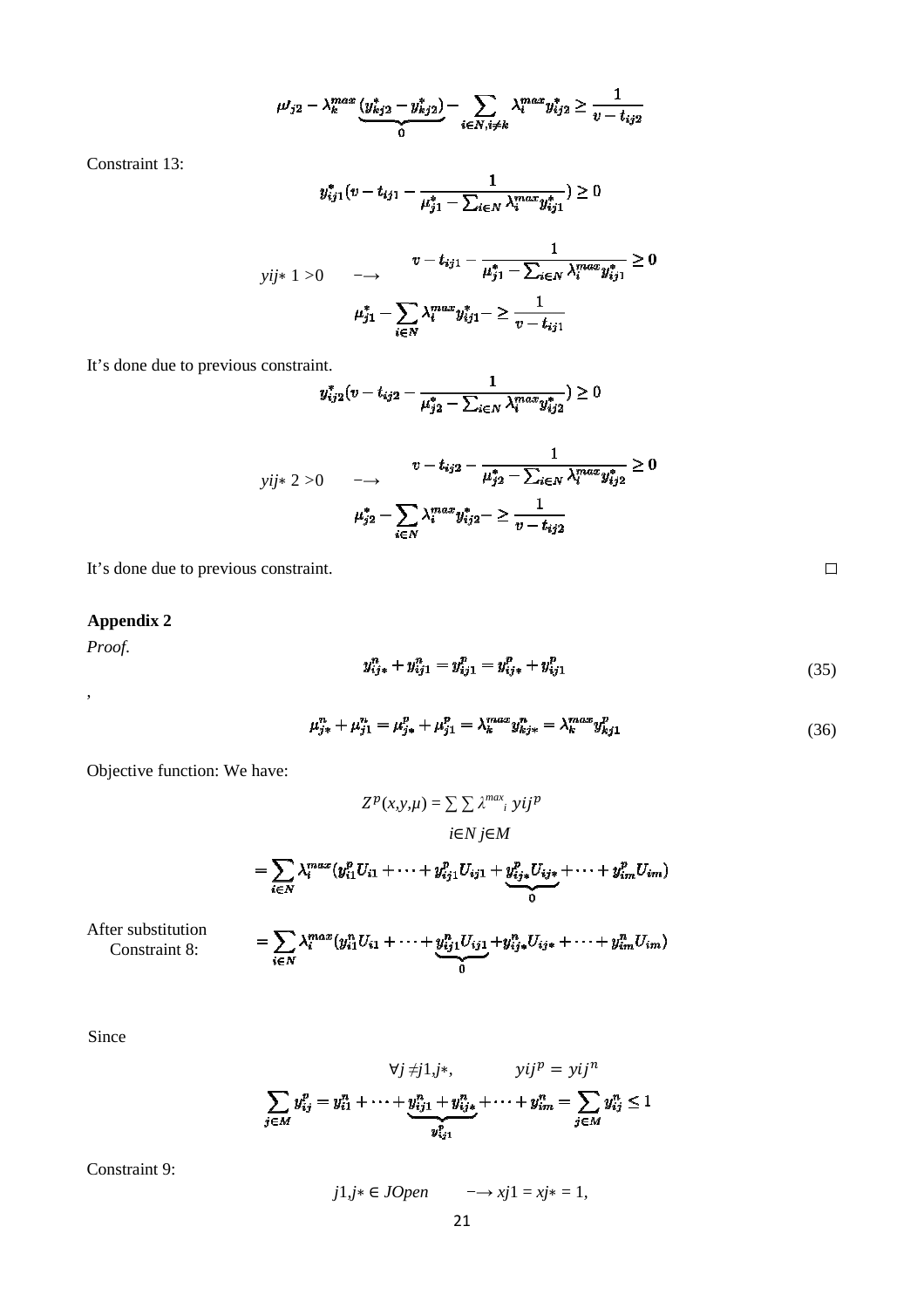$$
y_{ij1}^n \le x_{j1}
$$
  

$$
y_{ij*}^n \le x_{j*}
$$

 $\mu_{j1}^p - \sum_{i \in N} \lambda_i^{max} y_{ij1}^p - \frac{x_{j1}}{w^{max}} \geq 0$ 

Due to (34)  $\mu_{j*}^n + \mu_{j1}^n - \mu_{j*}^p - \sum_{i \in N} \lambda_i^{max} y_{ij1}^p - \frac{x_{j1}}{w^{max}} \ge 0$  $\mu_{j1}^n + \underbrace{\lambda_k^{max} y_{kj1}^p - \lambda_k^{max} y_{kj1}^p}_{0} - \sum_{i \in N, i \neq k} \lambda_i^{max} y_{ij1}^p - \frac{x_{j1}}{w^{max}} \geq 0$ *i* 6= *k*,  $y_{ij}^{n} = 0$  *i* = *k*  $\mu_{j1}^n-\underbrace{\lambda_k^{max} y_{kj1}^n}_{0}-\sum_{i\in N, i\neq k}\lambda_i^{max} y_{ij1}^n-\frac{x_{j1}}{w^{max}}\geq 0$  $\mu_{j1}^n - \sum_{i \in N} \lambda_i^{max} y_{ij1}^n - \frac{x_{j1}}{w^{max}} \ge 0$ 

$$
\mu_{j*}^p - \sum_{i \in N} \lambda_i^{max} y_{ij*}^p - \frac{x_{j*}}{w^{max}} \ge 0
$$

Due to (34)

Constraint 10:

 $\rightarrow$ 

 $\rightarrow$ 

$$
\mu_{j*}^n + \mu_{j1}^n - \mu_{j1}^p - \sum_{i \in N} \lambda_i^{max} y_{ij*}^p - \frac{x_{j*}}{w^{max}} \ge 0
$$

 $\rightarrow$ 

$$
\mu_{j*}^n - \lambda_k^{max} y_{k j*}^n - \sum_{i \in N} \lambda_i^{max} y_{ij*}^p - \frac{x_{j*}}{w^{max}} \ge 0
$$

$$
y_{ij*}^{n} = y_{ij*}^{p} \qquad i \in \mathbb{R}, \qquad y_{ij}^{p} = 0 \qquad i = k
$$
  

$$
\mu_{j*}^{n} - \lambda_{k}^{max} y_{kj*}^{n} - \sum_{i \in N, i \neq k} \lambda_{i}^{max} y_{ij*}^{n} - \frac{x_{j*}}{w^{max}} \ge 0
$$
  

$$
\mu_{j*}^{n} - \sum_{i \in N} \lambda_{i}^{max} y_{ij*}^{n} - \frac{x_{j*}}{w^{max}} \ge 0
$$

 $\rightarrow$ 

Constraint 11:

$$
\sum_{j \in M} \mu j 1^{p} \le C^{max}
$$
  

$$
j \in M
$$
  

$$
t_1^p + \dots + t_{k_1}^p + t_{k_2}^p + \dots + t_{k_m}^p \le C^{max}
$$

$$
\mu_1^p + \dots + \mu_{j1}^p + \mu_{j\ast}^p + \dots + \mu_m^p \le C^{max}
$$

From (36):

 $\rightarrow$ 

$$
\mu_j^p = \mu_j^n \qquad j \neq j1, j*, \qquad \mu_{j1}^p + \mu_{j*}^p = \mu_{j1}^n + \mu_{j*}^n
$$

$$
\mu_1^n + \dots + \mu_{j1}^n + \mu_{j*}^n + \dots + \mu_m^n \le C^{max}
$$

Constraint 12:

22